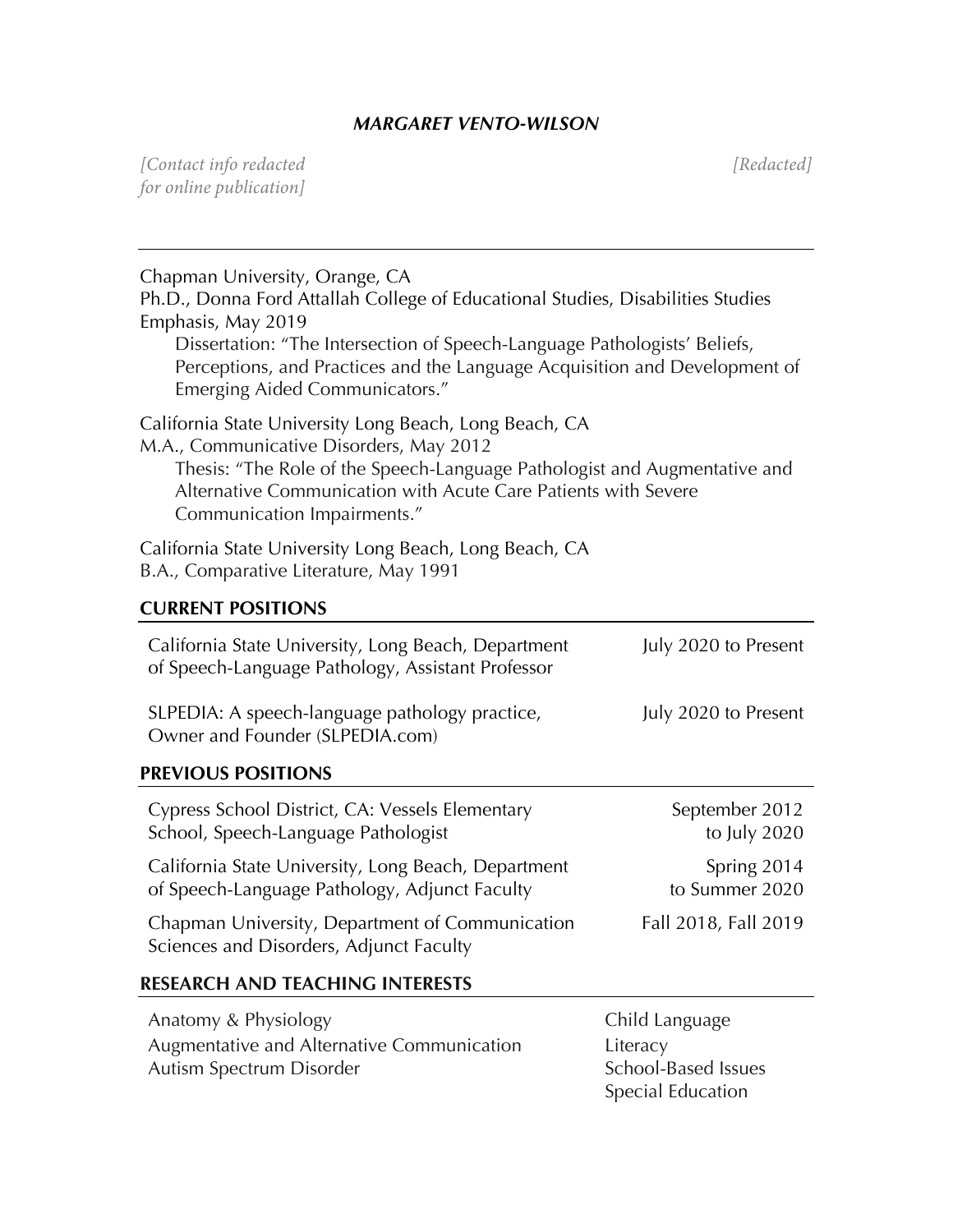#### **PUBLICATIONS: PEER REVIEWED**

- **Vento-Wilson, M.,** McGuire, A., & Ostergren, J. (2015). Role of the speechlanguage pathologist (SLP) and augmentative and alternative communication (AAC) for acute care patients with severe communication impairments. *Dimensions Of Critical Care Nursing, 34*(2), 112-119.
- McMicken, B., **Vento-Wilson, M**., Vonberg, S. (2014). Semantic and phonemic listener confusions in a case of isolated congenital aglossia*. Communication Disorders Quarterly, 34*(1), 38-46*.*
- McMicken, B., Ostergren, J., **Vento-Wilson, M.** (2011). Ataxic dysarthria postamateur boxing. *Communication Disorders Quarterly, 33*(1), 55-64*.*
- McMicken, B., Ostergren, J., **Vento-Wilson, M.** (2010). Hyperkinetic dysarthria post cocaine abuse: A case study. *Communication Disorders Quarterly, 31*(4), 223- 230*.*

#### **PUBLICATIONS: TEXTBOOK CHAPTERS**

- **Vento-Wilson, M.** (2018). Augmentative and Alternative Communication. In Ostergren, J. (Ed.), *Speech-Language Pathology Assistants: A Resource Manual*  (2nd ed.) (pp. 473-506)*.* San Diego: Plural Publishing.
- **Vento-Wilson, M.** (2018). Early Intervention. In Ostergren, J. (Ed.), *Speech-Language Pathology Assistants: A Resource Manual* (2nd ed.) (pp. 387-412)*.* San Diego: Plural Publishing.
- **Vento-Wilson, M.** (2018). Language Intervention for Children. In Ostergren, J. (Ed.), *Speech-Language Pathology Assistants: A Resource Manual (2<sup>nd</sup> ed.) (pp. 413-*440)*.* San Diego: Plural Publishing.
- **Vento-Wilson, M.** (2014). Augmentative and Alternative Communication. In Ostergren, J. (Ed.), *Speech-Language Pathology Assistants: A Resource Manual*  (pp. 381–411)*.* San Diego: Plural Publishing.

#### **PUBLICATIONS: OPEN SOURCE**

- McMicken, B., Salles, F., Von Berg, S. V., **Vento-Wilson**, M., Rogers, K., et al. (2017) Bilabial substitution patterns during consonant production in a case of congenital aglossia. *Communication Disorders, Deaf Studies, and Hearing Aids 5*,175. doi:10.4172/2375- 4427.1000175
- Salles, F., McMicken, B., Anchieta, M., **Vento-Wilson**, M., Wang, L., et al. (2016). Congenital aglossia and the report by Antoine de Jussieu: A critical and historical review. *Communication Disorders, Deaf Studies, and Hearing Aids, 4*, 157. doi:10.4172/2375-4427.1000157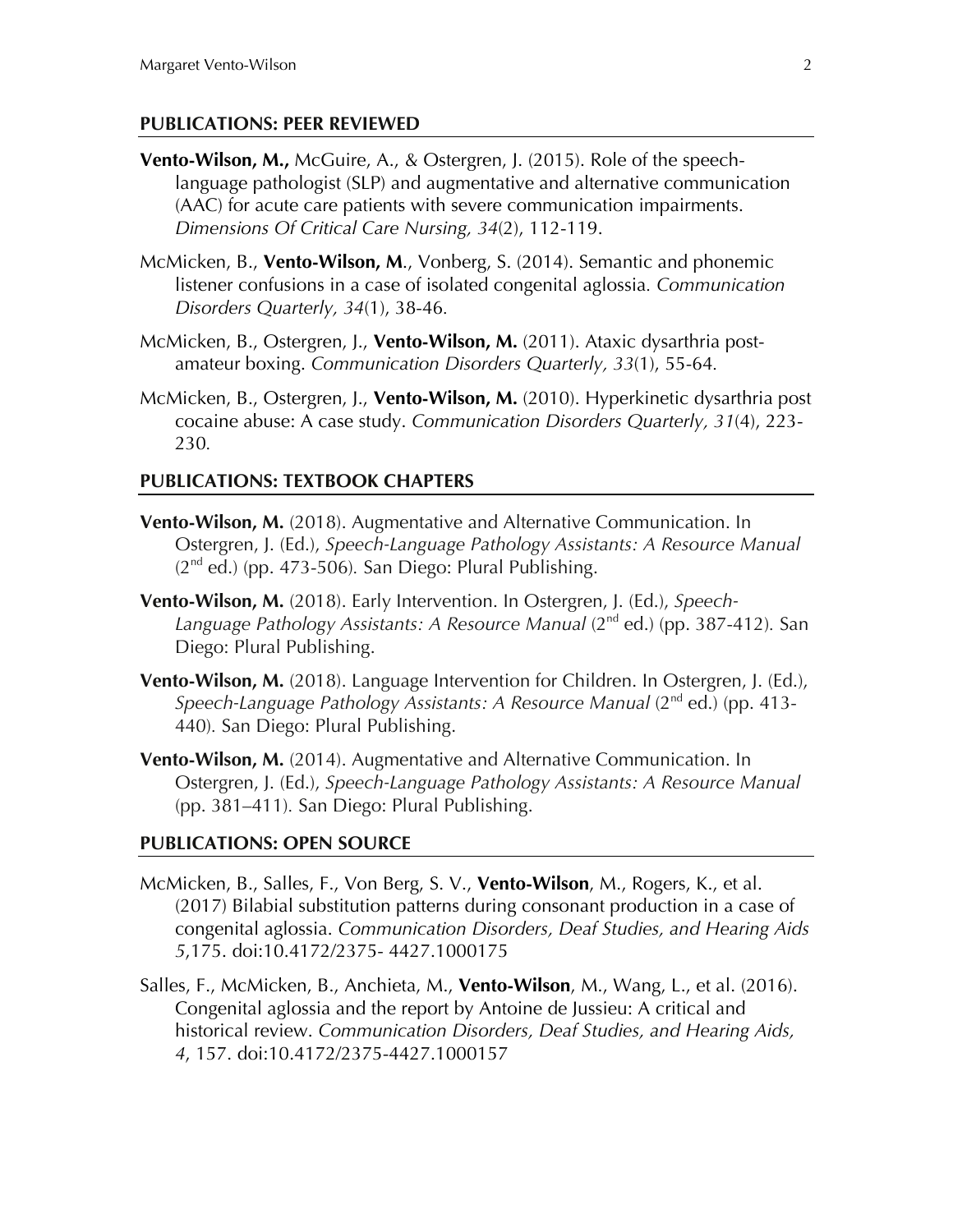- McMicken, B. L., Von Berg, S., Wang, L., Kunihiro, A., **Vento-Wilson, M.**, & Rogers, K. (2015). Speech and swallow kinematics of a person with congenital aglossia. *Anatomy & Physiology: Current Research, 5*(1), 1-6.
- McMicken, B., **Vento-Wilson, M.,** Wang, L., Rogers, K. (2015). Articulatory movement during production of lingua-alveolar stop consonants in a case of congenital aglossia. *Journal of Communication Disorders, Deaf Studies & Hearing Aids, 3,*142. doi:10.4172/2375-4427.1000142.

#### **CONFERENCE PRESENTATIONS**

- "Augmentative and Alternative Communication Inclusionary Practices: Interdisciplinary Collaboration between Speech-Language Pathologists and Special Education Teachers." American Speech-Language-Hearing Association Convention: Cancelled, November 2020. (90-Minute Poster Presentation, Co-Presenter)
- "A Multi-Dimensional Approach to Narrative Push-In Intervention: The Macro to the Micro." California Speech-Language-Hearing Association Convention: Pasadena, CA, 2019. (90-Minute Podium Presentation)
- "The Intersection of SLP Perceptions and Practices and Aided AAC Users' Language." California Speech-Language-Hearing Association Convention: Pasadena, CA, 2019. (60-Minute Podium Presentation)
- "Structural Analysis of the Syntax of Young Aided AAC Users." American Speech-Language-Hearing Association Convention: Boston, MA, 2018 (60-Minute Podium Presentation)
- "Interdisciplinary Collaboration in the Special Education Classroom with SLPs: The Language, Literacy, and AAC Clinic." California Speech-Language-Hearing Association Convention: Pasadena, CA, 2017. (90-Minute Podium Presentation)
- "The Effects of Shared Book Reading on Language and Narrative Development for AAC Users." California Speech-Language-Hearing Association Convention: Pasadena, CA, 2017. (60-Minute Podium Presentation)
- "So You Want to Write for CSHA Magazine!" California Speech-Language-Hearing Association Convention: Pasadena, CA, 2017. (Panel)
- "Reading Acquisition & Young Aided AAC Users: From Theory to Practice." American Speech-Language-Hearing Association Convention: Philadelphia, PA, 2016. (Poster Presentation)
- "The Effect of Training on AAC Use in Acute Care." Western Institute of Nursing: Anaheim, CA, 2013. (Poster Presentation)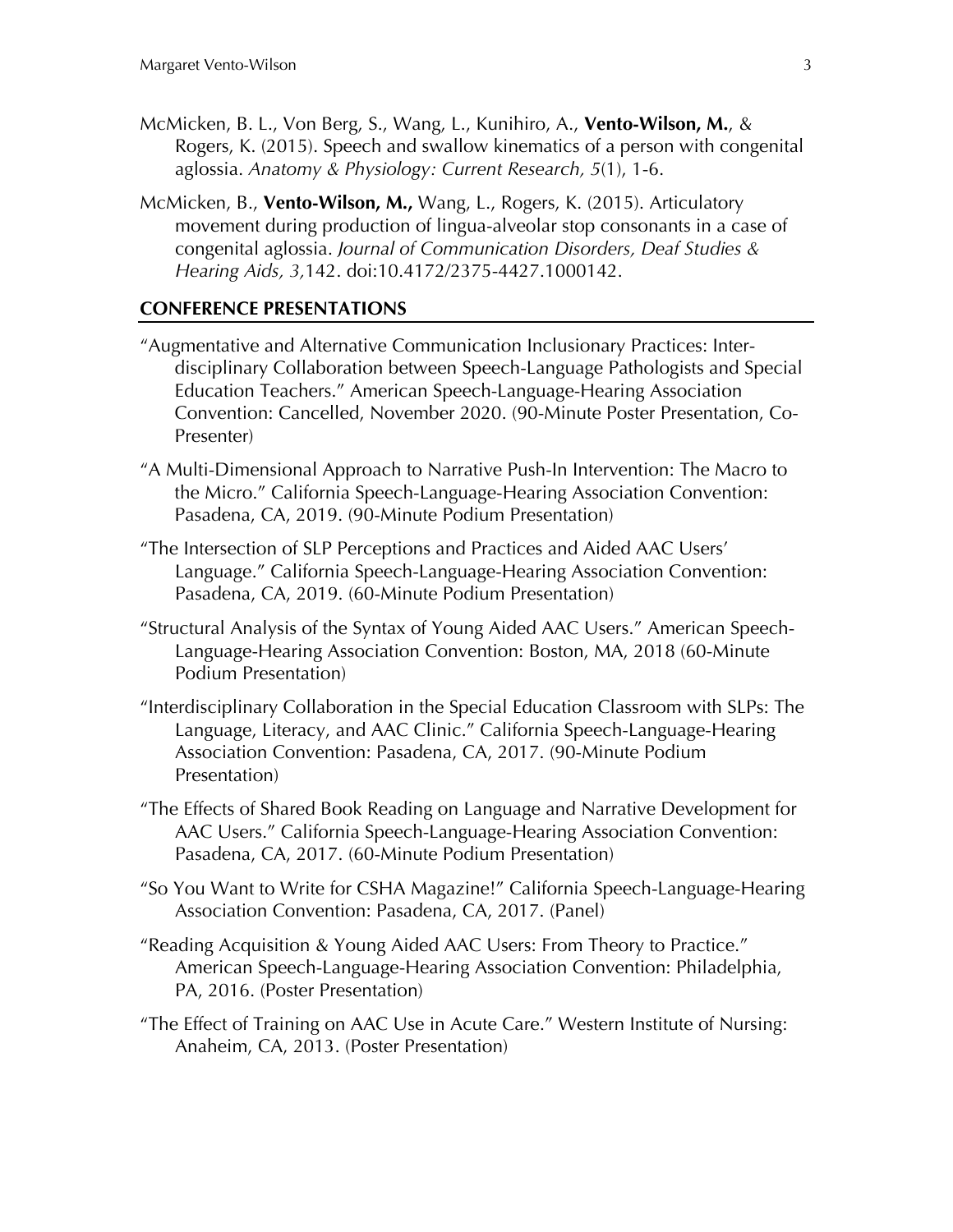- "Augmentative and Alternative Communication in Acute Care." Joint Southern California Sigma Theta Tau International Odyssey Conference: Ontario, CA, 2012. (60-Minute Podium Presentation)
- "Oromandibular Dystonia." California Speech-Language-Hearing Association: San Jose, CA, 2012. (Co-Presenter)
- "Speech Remediation of a Long-Term Stutterer." California Speech-Language-Hearing Association: Los Angeles, CA, 2011. (Co-Presenter: Poster Presentation)
- "Hyperkinetic Dysarthria Post Cocaine Abuse." California Speech-Language-Hearing Association: Long Beach, CA, 2009. (Co-Presenter: Poster Presentation)
- "Ataxic Dysarthria Post Amateur Boxing." California Speech-Language-Hearing Association: Long Beach, CA, 2009. (Co-Presenter: Poster Presentation)

#### **INVITED PROFESSIONAL DEVELOPMENT PROJECTS**

"AAC Principles and Intervention: The ABC's of AAC." Magnolia School District: Half-Day Professional Development October 14, 2019

#### **PROFESSIONAL WRITING PROJECTS**

| Perspectives Editorial Board Member: Special Interest<br>Group 1: Language Learning and Education | January 2019 to Present |
|---------------------------------------------------------------------------------------------------|-------------------------|
| Editor-in-Chief: California Speech-Language-Hearing                                               | March 2018 to           |
| <b>Association Magazine</b>                                                                       | June 2019               |
| Editorial Review Committee: Special Interest Group                                                | October 2017            |
| 12: Augmentative and Alternative Communication                                                    | to Present              |
| Volunteer Editorial Committee: California Speech-                                                 | June 2016 to            |
| Language-Hearing Association Magazine                                                             | <b>March 2018</b>       |
| Guest Editor: California Speech-Language-Hearing<br><b>Association Magazine</b>                   | Summer 2015 Edition     |

#### **TEACHING EXPERIENCE**

*California State University Long Beach*

Undergraduate Level CD 261 Anatomy and Physiology of the Speech and Hearing Mechanism

S 2014, S 2015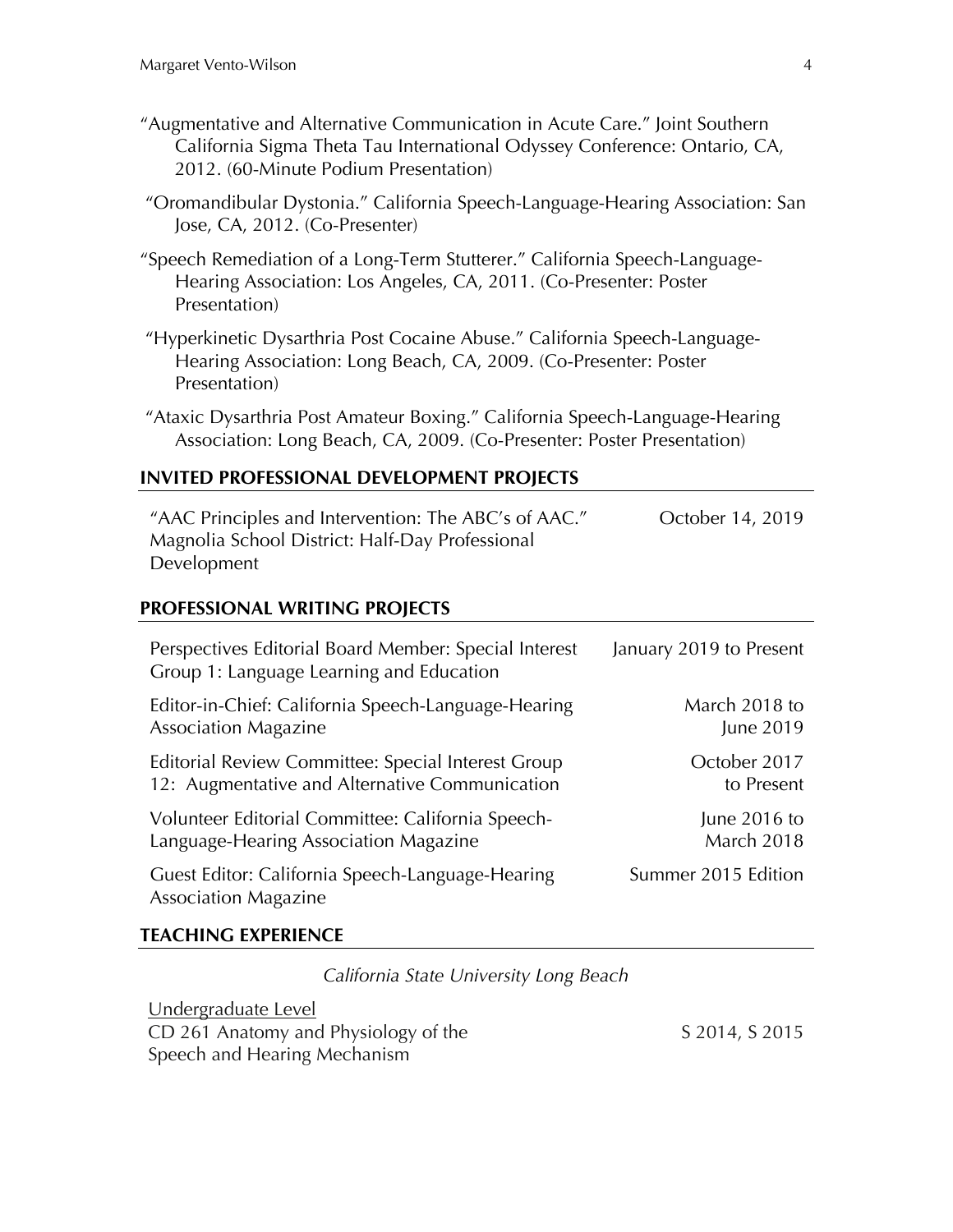| SLP 329 Language Acquisition: From Birth through<br>Adolescence                                        | S 2014, S 2015, S 2020                                               |
|--------------------------------------------------------------------------------------------------------|----------------------------------------------------------------------|
| SLP 472 Augmentative and Alternative<br>Communication                                                  | S 2014, S 2015, S<br>2016, S 2017, S 2018,<br>S 2019, S 2020, S 2021 |
| SLP 481 Child Language                                                                                 | F 2018, F 2020                                                       |
| SLP 489 Clinical Observations and Professional Writing<br>for Prospective Speech-Language Pathologists | F 2019                                                               |
| Graduate Level<br>CD 662 Seminar in School-Age Language Disorders                                      | S 2018                                                               |
| SLP 665 Aphasia and Related Neurogenic Disorders                                                       | F 2020                                                               |
| CD 669A Clinical Practicum in Phonology                                                                | S 2014                                                               |
| CD 669C Clinical Practicum in Child Language                                                           | Summer 2015                                                          |
| CD 669F Clinical Practicum in Motor Speech Disorders                                                   | Summer 2014                                                          |
| SLP 672 Seminar in Augmentative and Alternative<br>Communication                                       | F 2019, F 2020                                                       |
| Chapman University                                                                                     |                                                                      |
| <b>Graduate Level</b><br>CSD 500 Research Methods: Graduate Assistant                                  | F 2018                                                               |
| CSD 500 Research Methods: Co-Teacher                                                                   | F 2019                                                               |
| <b>SUPERVISORY EXPERIENCE</b>                                                                          |                                                                      |
| California State University Long Beach                                                                 |                                                                      |
| Undergraduate Level<br>Speech-Language Pathology Assistant<br>Internship Supervisor                    | 2014, 2015, 2016,<br>2017, 2018, 2019                                |
| <b>Graduate Level</b><br>School-Based Graduate Internship Supervisor                                   | 2014, 2016, 2017,                                                    |

# *Cypress School District*

Speech Language Pathology Assistant Supervisor Summer 2019

### **THESIS COMMITTEE MEMBERSHIP**

2018, 2019, 2020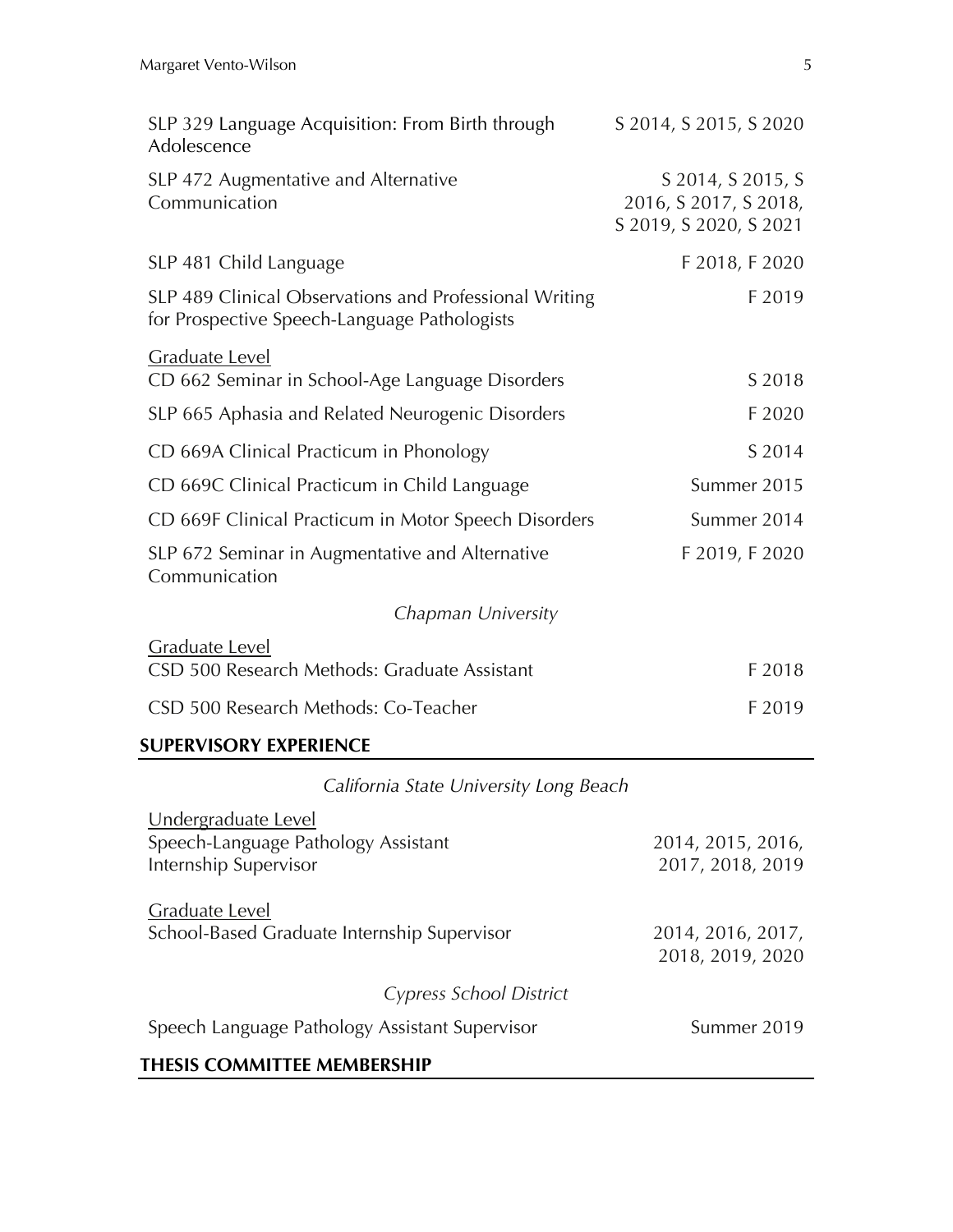Megan Chipinka (CSULB): "The Effects of Augmented Input on Receptive and Expressive Language for Native Augmentative and Alternative Communication Users During Shared Story Book Readings." Defended November 2016.

Chevalier, Shauna (CSULB): "Interdomain Connections Between Social-Based Interventions and Language Form and Content." Proposed defense date May 2020.

#### **GUEST LECTURES**

| Chapman University                                                                                                                                                                                            |                       |
|---------------------------------------------------------------------------------------------------------------------------------------------------------------------------------------------------------------|-----------------------|
| Special Education Pre-Service Teacher Training<br>"Communication in the Special Education Classroom"                                                                                                          | February 2017         |
| Special Education Pre-Service Teacher Training<br>"AAC in the Special Education Classroom"                                                                                                                    | November 2016         |
| APA Writing Workshop<br>"Everything You Wanted to Know About APA Style But<br>Were Afraid to Ask"                                                                                                             | Fall 2016, 2019, 2020 |
| CSD 503 Language Disorders in Children<br>"Language and Literacy Development: Incorporating<br>Books and Stories into Speech-Language Intervention<br>for School-Aged Children with Language<br>Impairments." | <b>March 2016</b>     |
| <b>RESEARCH PROJECTS</b>                                                                                                                                                                                      |                       |
| Doctoral Student AAC Research Think Tank:<br>Pennsylvania State University                                                                                                                                    | May 2017              |
| <b>ACADEMIC SERVICE</b>                                                                                                                                                                                       |                       |
| Student Support Service Team: Department of Special<br>Education, Cypress School District                                                                                                                     | 2019 to 2020          |
| Administrative Designee: Vessels Elementary School,<br><b>Cypress School District</b>                                                                                                                         | 2013 to 2020          |
| Speech-Language Pathology Advisory Board:<br>California State University, Long Beach                                                                                                                          | 2013 to 2020          |
| PROFESSIONAL ORGANIZATION AFFILIATION                                                                                                                                                                         |                       |
| AAC Specialty Certification Committee: AAC Practice<br>Competencies                                                                                                                                           | Current               |
| Professional Development Committee: ASHA Special<br>Interest Group 12                                                                                                                                         | Current               |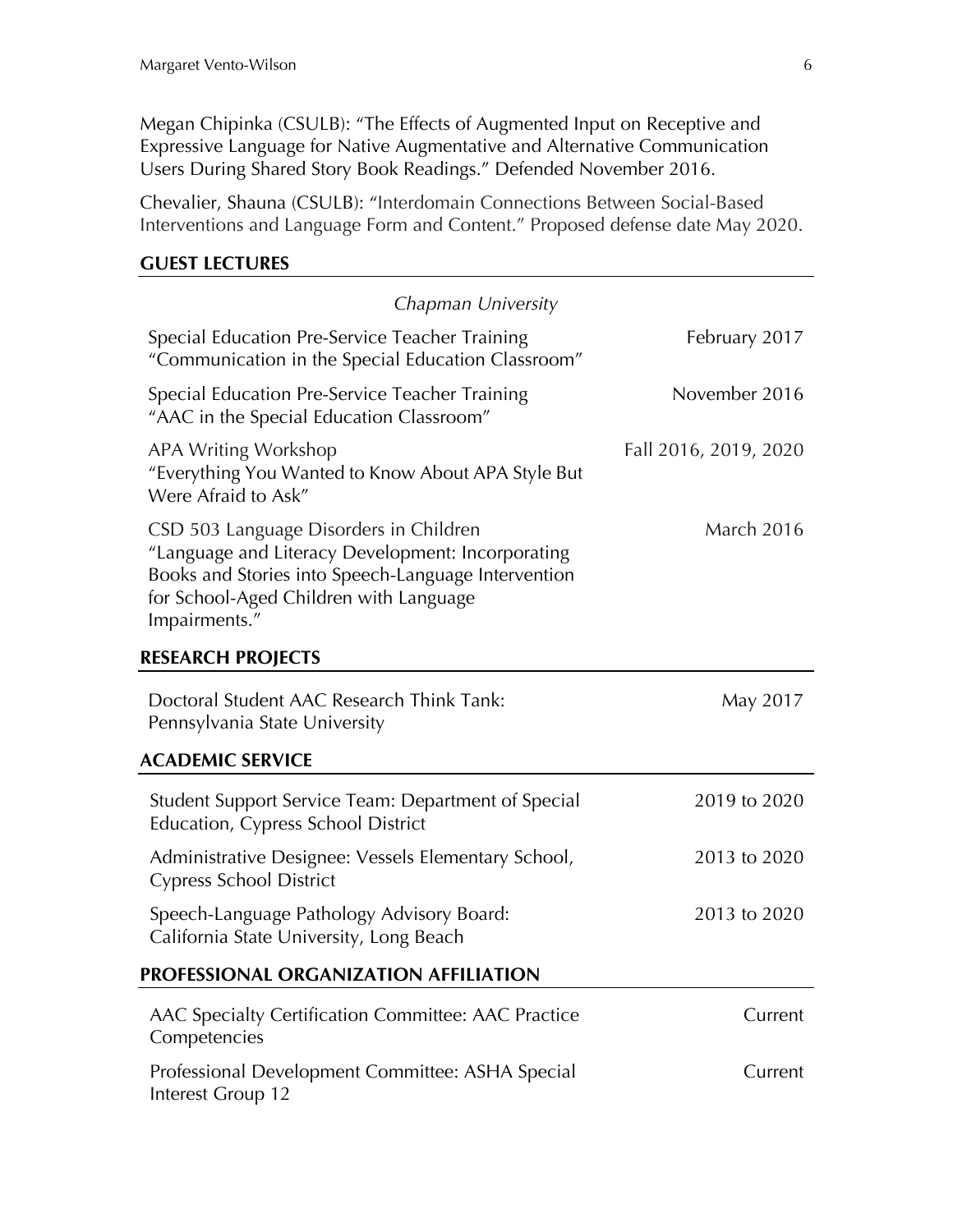| Member: ASHA Special Interest Group 1                                                                              | Current         |
|--------------------------------------------------------------------------------------------------------------------|-----------------|
| Member: ASHA Special Interest Group 4                                                                              | Current         |
| Member: ASHA Special Interest Group 12                                                                             | Current         |
| Member: ASHA Special Interest Group 16                                                                             | Current         |
| Southern California Augmentative and Alternative<br><b>Communication Network</b>                                   | 2015 to 2016    |
| American Speech-Language-Hearing Association                                                                       | 2012 to Present |
| California Speech-Language Hearing Association                                                                     | 2012 to Present |
| <b>COMMUNITY SERVICE</b>                                                                                           |                 |
| Junior League of Long Beach                                                                                        | 1994 to Present |
| Miller Children's Hospital:<br>Pediatric Rehabilitation Volunteer                                                  | 2007 to 2012    |
| <b>HONORS AND AWARDS</b>                                                                                           |                 |
| Chapman University Donna Ford Attallah College of<br><b>Educational Studies</b><br>Distinguished Doctoral Student  | S 2019          |
| Chapman University Donna Ford Attallah College of<br><b>Educational Studies</b><br>Don Cardinal Endowed Fellowship | F 2017          |
| Community Advisory Committee Recognition Award,<br>Greater Anaheim Special Education Local Plan Area               | S 2017          |
| California School Boards Association Golden Bell<br>Award:<br>"The Language, Literacy, and AAC Clinic"             | F 2016          |
| Chapman University, Donna Ford Attallah College of<br><b>Educational Studies</b><br>Ph.D. Fellowship               | F 2016, 2017    |
| California State University Chancellor's Doctoral<br>Incentive Program Recipient                                   | F 2015          |
| California State University, Long Beach,<br>Department of Communicative Disorders<br>Thesis of the Year Award      | S 2012          |
| California State University, Long Beach,                                                                           | S 2012          |